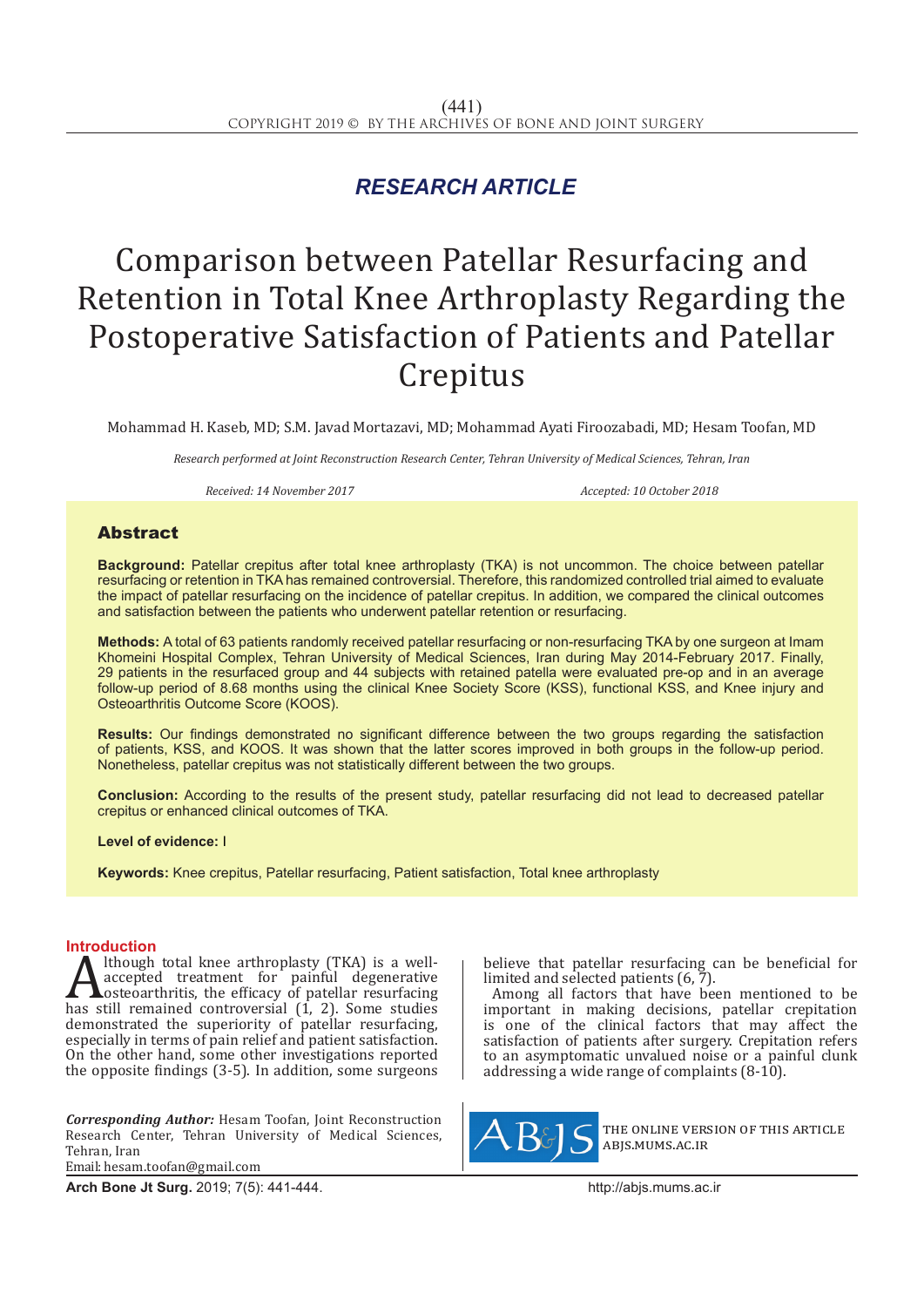THE ARCHIVES OF BONE AND JOINT SURGERY. ABJS.MUMS.AC.IR VOLUME 7. NUMBER 5. SEPTEMBER 2019

Diverse anatomical factors have been introduced as the risk factors of postoperative crepitation, such as smaller femoral component size, thicker polyethylene bearings, and a high intercondylar box ratio of a femoral component. As a result, new designs were developed for the femoral component and surgical techniques (11-18). However, postoperative crepitus is still a troublesome complication.

Patellar resurfacing is assumed to influence the occurrence of crepitation due to the significant effects on the kinematics of the patellofemoral joint. Nonetheless, few studies have examined the impact of patellar resurfacing on postoperative crepitation (19, 20). With this background in mind, the purpose of this study was to evaluate the influence of patellar resurfacing on the incidence of post-op crepitation and patient satisfaction, in comparison with patellar retention.

#### **Materials and Methods**

This prospective, randomized, comparative clinical trial was performed on consecutive patients to examine the effects of patellar resurfacing on the occurrence of patellar crepitus in TKA. This study was approved by the Institutional Review Board and Health Research Ethics Committee of Tehran University of Medical Sciences, Iran.

Regarding the ethical considerations, the study procedure was explained to all patients and written informed consent was received from the participants. This study was carried out on 73 knees from 63 patients who randomly received patellar resurfacing or non-resurfacing TKA using Zimmer® NexGen® Fixed Bearing Knee prosthesis by one surgeon during May 2014-February 2017 in Imam Khomeini Hospital Complex of Tehran University of Medical Sciences.

The exclusion criteria entailed the valgus deformity of knee, history of previous osteotomy around knee, distal femoral osteotomy, high tibial osteotomy, previous patellectomy, femoral or tibial bone loss requiring augmentation or stemmed prosthesis, history of knee septic arthritis, and any arthroscopy procedure of knee, namely meniscectomy, cruciate reconstruction, and degenerative joint disease of knee due to trauma.

Moreover, the patients were excluded in case they had a history of neurological disease, cerebrovascular accident, Parkinson's disease, multiple sclerosis, seizure, poliomyelitis, diabetes mellitus, inflammatory disease, rheumatoid arthritis, systemic lupus erythematosus, and were receiving corticosteroids, antidepressants, or anticonvulsive medicines. Patients with an experience of hip and acetabulum osteotomy or total hip arthroplasty were also excluded.

We recorded the preoperative variables, including age, gender, weight, height, body mass index (BMI), and the measures of knee varus angle. It should be noted that the clinical Knee Society Score (KSS), functional KSS, and Knee injury and Osteoarthritis Outcome Score (KOOS) were determined just before surgery and during the follow-up period as preoperative and postoperative, respectively.

In order to evaluate the incidence of postoperative

PATELLAR RESURFACING AND RETENTION IN TOTAL KNEE **ARTHROPLASTY** 

patellar noise rates, we used the KOOS questionnaire. Furthermore, the size of components, including femoral, tibial, polyethylene, and patellar component in case of resurfacing were documented.

All surgeries were performed by one surgeon using Zimmer® NexGen® Fixed Bearing Knee prosthesis. The operation was completed by the standard surgical technique through a midline incision and medial parapatellar approach under tourniquet with all components cemented at the same time. All the data were statistically analyzed using the SPSS software version 13. Statistical significance was considered at the confidence level of 95% and *P-value* < 0.05.

#### **Results**

A total of 29 knees in the resurfaced group and 44 knees in the group of the retained patella were evaluated preoperatively and in the follow-up period using the clinical KSS, functional KSS, and KOOS. The findings of the current study showed that age, gender, height, weight, BMI, preoperative clinical and functional KSS, preoperative KOOS, and surgical side effects were not statistically different between the two groups [Table 1].

Both resurfaced and retention groups showed statistically significant improvements in the clinical and functional KSS and KOOS post-operation. However, no significant difference was revealed between the two groups in terms of the changes [Table 2]. We found patellar noise in nine knees out of 29 subjects in the resurfaced group and in 22 knees among 44 patients in the retention group, which was not statistically different between the two groups (*P=0.1*).

Our findings demonstrated that patellar noise did not significantly impress the postoperative knee scores. In the retention group, pre-op knee varus in patients with post-op knee noise  $(12.54\pm4.92)$  was significantly less than patients without postoperative knee noise (16.27±6.04) (*P=0.03*). In the retention group, patients with post-op knee noise (162.5±7.89) were significantly taller than patients without postoperative knee noise  $(157.77\pm4.67)$  ( $P=0.02$ ). Furthermore, the results of this study indicated that the size of the component did not

| Table 1. pre operative variables |                   |                    |         |  |
|----------------------------------|-------------------|--------------------|---------|--|
| Group                            | <b>Retention</b>  | <b>Resurfacing</b> | P value |  |
| Age                              | $65.75 \pm 6.85$  | $68.1 \pm 7.65$    | 0.1     |  |
| Height                           | $160.13\pm 6.84$  | $163.2 \pm 7.93$   | 0.08    |  |
| Weight                           | 74.59±7.46        | $74+9.16$          | 0.7     |  |
| <b>BMI</b>                       | 29.19±4.06        | 28±4.88            | 0.2     |  |
| Follow/up                        | $9.34 \pm 4.07$   | $8.1 \pm 4.18$     | 0.1     |  |
| <b>KSS</b>                       | $46.31 \pm 15.48$ | $45.82 \pm 15.27$  | 0.3     |  |
| <b>KSS Functional</b>            | $47.61 \pm 15.92$ | 48.44±16.44        | 0.2     |  |
| KOOS                             | $46.16 \pm 15.43$ | $44.4 \pm 14.8$    | 0.1     |  |
| Gender                           | 6 M/38 F          | 9 M/20 F           | 0.07    |  |
| Side                             | 21 Rt/23 Lt       | 14 Rt/15 Lt        | 0.9     |  |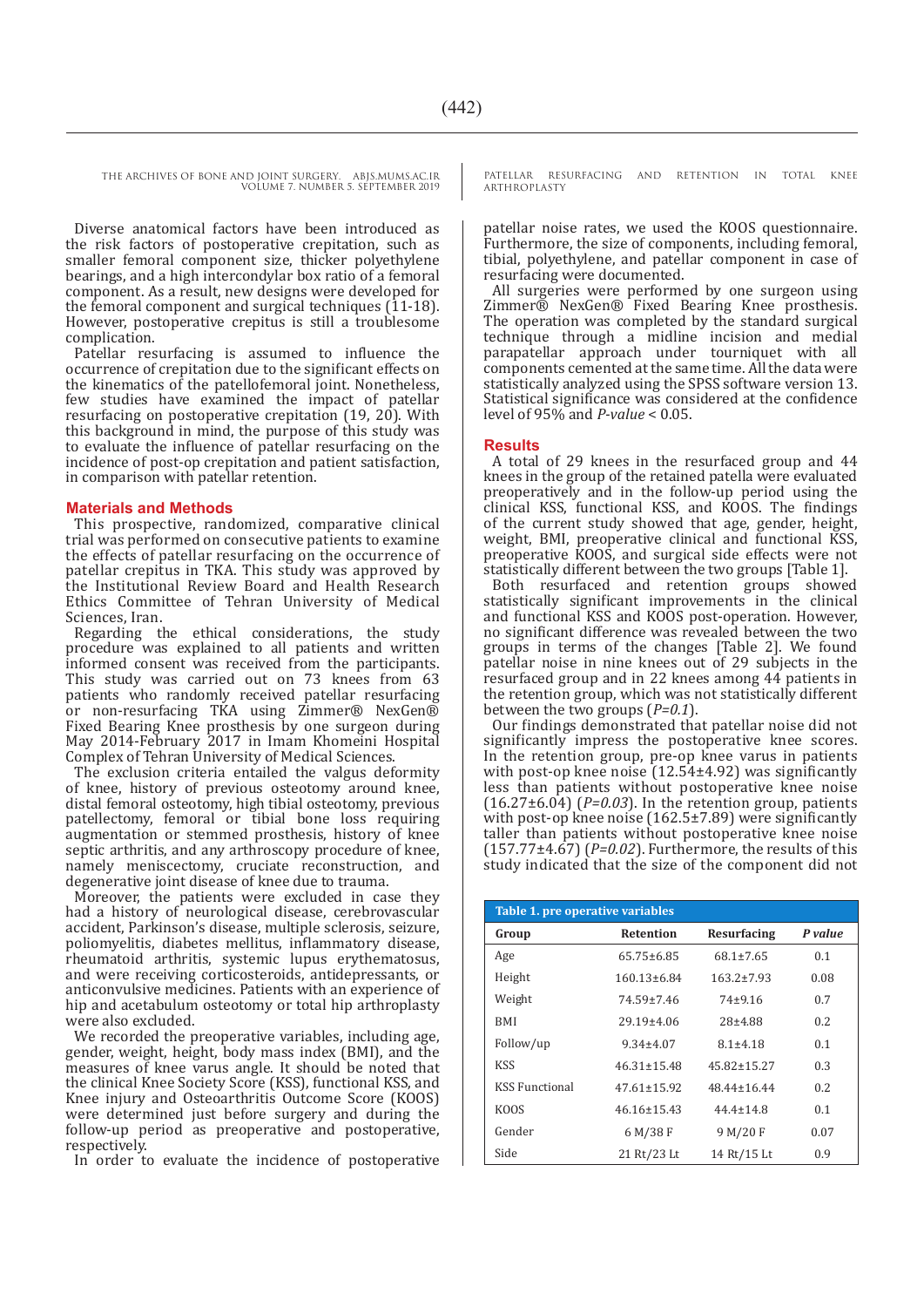THE ARCHIVES OF BONE AND JOINT SURGERY. ABJS.MUMS.AC.IR VOLUME 7. NUMBER 5. SEPTEMBER 2019

| Table 2. post operative scores |                   |                   |         |  |
|--------------------------------|-------------------|-------------------|---------|--|
| Group                          | <b>Retention</b>  | Resurfacing       | P value |  |
| <b>KSS</b>                     | 80.82±10.27       | $81.65 \pm 10.65$ | 0.5     |  |
| <b>KSS Functional</b>          | $69.09 \pm 23.10$ | 68.44+22.81       | 0.6     |  |
| KOOS                           | $69.71 \pm 20.57$ | 71.24+21.17       | 0.1     |  |

have a significant influence on the incidence of post-op knee noise.

#### **Discussion**

The TKA has been shown to be effective in reducing pain, restoring daily activities, and improving the quality of life in patients with degenerative knee osteoarthritis. Despite remarkable progress in surgical techniques and prosthesis design, most surgeons still seek a definitive indication to perform patellar resurfacing during TKA (2).

Currently, there are three different approaches among surgeons for patellar resurfacing, including never using this technique, always resurfacing patella with a prosthesis, and carrying out this procedure in selected cases (21, 22). Unfortunately, systematic studies, metaanalyses, and randomized clinical trials (RCTs) have been unsuccessful in showing any superiority for the two treatment methods of patellar resurfacing and retention (22-34). The literature is limited in this regard due to the diversity in the used prostheses, equipment, and followup assessments.

The present prospective RCT was based on strict inclusion and exclusion criteria. According to our results, the preoperative factors, including age, gender, height, PATELLAR RESURFACING AND RETENTION IN TOTAL KNEE **ARTHROPLASTY** 

weight, BMI, follow-up period, preoperative clinical and functional KSS, preoperative KOOS, and surgical side effects were matched between the two groups.

In order to omit the effect of the type of prosthesis on postoperative knee noise, in the present study a single surgeon used the same prosthesis and the same technique of surgery in all cases (35). The results of the statistical analysis did not confirm the effect of the size of the component on the post-op knee noise.

We found no significant difference in the postoperative clinical and functional KSS and KOOS between the resurfacing and retention groups. Furthermore, the findings did not reveal any significant decrease in the postoperative clinical and functional KSS and KOOS in neither of the groups with post-op knee noise. In addition, the statistical analysis showed that less preoperative varus deformity and taller height are associated with more postoperative knee noise in the patellar retention group.

According to the results of the current study, patellar resurfacing was not found to decrease patellar postoperative noise. Moreover, this technique did not affect the clinical outcomes of TKA.

Mohammad H. Kaseb MD S.M. Javad Mortazavi MD Mohammad Ayati Firoozabadi MD Tehran University of Medical Sciences, Tehran, Iran

Hesam Toofan MD

Imam Khomeini Hospital Complex Orthopedic Surgury Department, Medical Faculty, Tehran Univercity, Iran

#### **References**

- 1. Cameron HU, Jung YB. A comparison of unicompartmental knee replacement with total knee replacement. Orthop Rev. 1988; 17(10):983-8.
- 2. Heck DA, Marmor L, Gibson A, Rougraff BT. Unicompartmental knee arthroplasty. A multicenter investigation with long-term follow-up evaluation. Clin Orthop Relat Res. 1993; 286(1):154-9.
- 3. Barrett WP, Scott RD. Revision of failed unicondylar unicompartmental knee arthroplasty. J Bone Joint Surg Am. 1987; 69(9):1328-35.
- 4. Burnett RS, Haydon CM, Rorabeck CH, Bourne RB. Patella resurfacing versus nonresurfacing in total knee arthroplasty: results of a randomized controlled clinical trial at a minimum of 10 years' followup. Clin Orthop Relat Res. 2004; 428(1):12-25.
- 5. Hernigou P, Deschamps G. Patellar impingement following unicompartmental arthroplasty. J Bone Joint Surg Am. 2002; 84(7):1132-7.
- 6. Dalury DF, Ewald FC, Christie MJ, Scott RD. Total knee arthroplasty in a group of patients less than 45 years of age. J Arthroplasty. 1995; 10(5):598-602.
- 7. Garneti N, Mahadeva D, Khalil A, McLaren CA. Patellar resurfacing versus no resurfacing in Scorpio total knee arthroplasty. J Knee Surg. 2008; 21(2):97-100.
- 8. Dennis DA, Kim RH, Johnson DR, Springer BD, Fehring TK, Sharma A. The John Insall Award: controlmatched evaluation of painful patellar Crepitus after total knee arthroplasty. Clin Orthop Relat Res. 2011; 469(1):10-7.
- 9. Ranawat AS, Ranawat CS, Slamin JE, Dennis DA. Patellar crepitation in the P.F.C. sigma total knee system. Orthopedics. 2006; 29(9 Suppl):S68-70.
- 10.Beight JL, Yao B, Hozack WJ, Hearn SL, Booth RE Jr. The patellar "clunk" syndrome after posterior stabilized total knee arthroplasty. Clin Orthop Relat Res. 1994; 299(1):139-42.